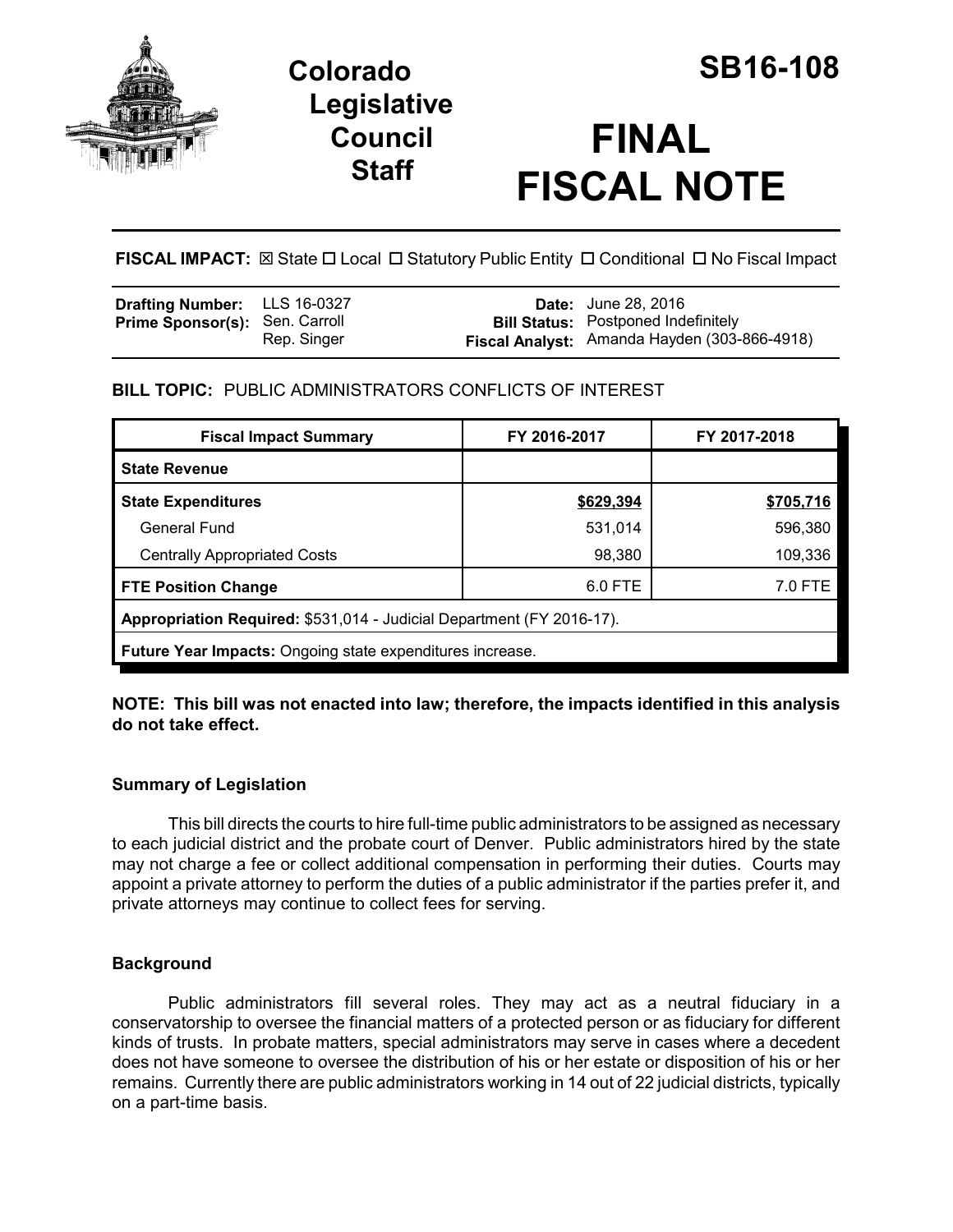#### **State Expenditures**

**This bill increases state General Fund expenditures in the Judicial Department by \$629,394 and 6.0 FTE in FY 2016-17 and by \$705,716 and 7.0 FTE in FY 2017-18.** Costs are for hiring full-time public administrator staff and the associated operating and capital outlay expenses associated with these staff. No public administrator job class exists, and the fiscal note assumes that salaries for Auditor III and Audit Manager closely approximate salaries for public administrators and supervisors, respectively. The bill will require the Judicial Department to create public administrator job classifications. FY 2016-17 costs and FTE assume an August effective date and have also been prorated to reflect the General Fund pay date shift. Costs are listed in Table 1, based on the following assumptions:

- Not every judicial district will require a full-time public administrator. Public administrators employed by the state will not take over cases currently being handled by private attorneys but will build caseloads from new cases.
- There will be an estimated 1,210 new cases requiring a public administrator next year. Of these 1,210 new cases, parties in approximately 70% of these cases will choose the appointment of a private attorney, and 30% will require a state-employed public administrator.
- An increase of 7.0 FTE (prorated to 6.0 FTE in the first year) is required to handle the estimated 360 cases (60 cases each) where a state-employed public administrator will be necessary.

| Table 1. Expenditures Under SB16-108               |            |            |  |  |  |  |
|----------------------------------------------------|------------|------------|--|--|--|--|
| <b>Cost Components</b>                             | FY 2016-17 | FY 2017-18 |  |  |  |  |
| <b>Personal Services</b>                           | \$491,443  | \$589,730  |  |  |  |  |
| FTE.                                               | 6.0        | 7.0        |  |  |  |  |
| <b>Operating Expenses and Capital Outlay Costs</b> | 39,571     | 6,650      |  |  |  |  |
| Centrally Appropriated Costs*                      | 98,380     | 109,336    |  |  |  |  |
| <b>TOTAL</b>                                       | \$629,394  | \$705,716  |  |  |  |  |

*\* Centrally appropriated costs are not included in the bill's appropriation.*

*Centrally appropriated costs.* Pursuant to a Joint Budget Committee policy, certain costs associated with this bill are addressed through the annual budget process and centrally appropriated in the Long Bill or supplemental appropriations bills, rather than in this bill. The centrally appropriated costs subject to this policy are estimated in the fiscal note for informational purposes and summarized in Table 2.

| Table 2. Centrally Appropriated Costs Under SB16-108                 |            |            |  |  |  |
|----------------------------------------------------------------------|------------|------------|--|--|--|
| <b>Cost Components</b>                                               | FY 2016-17 | FY 2017-18 |  |  |  |
| Employee Insurance (Health, Life, Dental, and Short-term Disability) | \$56,326   | \$56,493   |  |  |  |
| Supplemental Employee Retirement Payments                            | \$42,054   | \$52,843   |  |  |  |
| <b>TOTAL</b>                                                         | \$98,380   | \$109,336  |  |  |  |